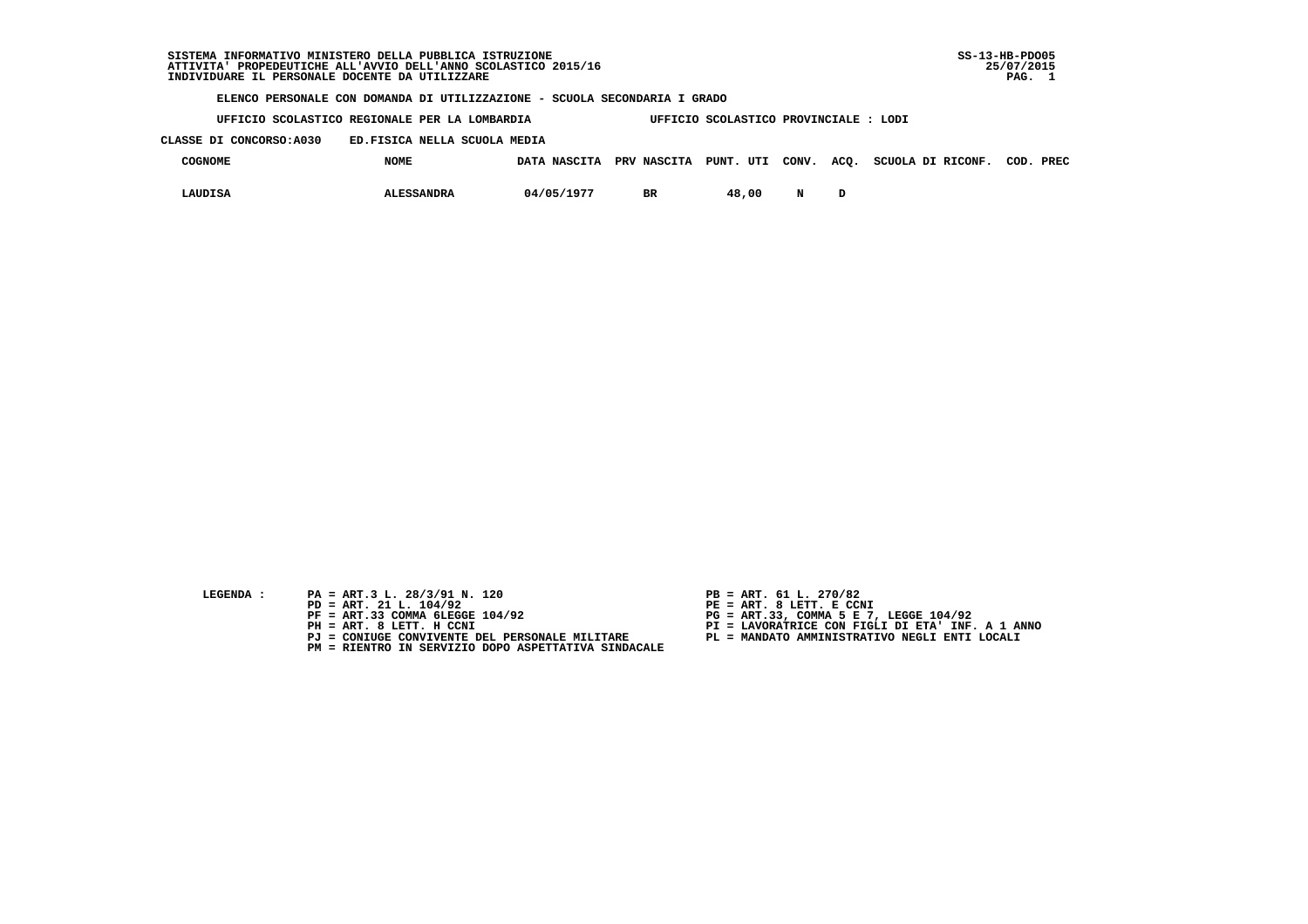**ELENCO PERSONALE CON DOMANDA DI UTILIZZAZIONE - SCUOLA SECONDARIA I GRADO**

| UFFICIO SCOLASTICO REGIONALE PER LA LOMBARDIA |  |  |  |  |  |  |
|-----------------------------------------------|--|--|--|--|--|--|
|-----------------------------------------------|--|--|--|--|--|--|

 **UFFICIO SCOLASTICO PROVINCIALE : LODI** 

 **CLASSE DI CONCORSO:A032 ED. MUSICALE NELLA SCUOLA MEDIA**

| COGNOME          | <b>NOME</b>      | DATA NASCITA | PRV NASCITA | PUNT. UTI | CONV. | ACQ. | SCUOLA DI RICONF. |    | COD. PREC |
|------------------|------------------|--------------|-------------|-----------|-------|------|-------------------|----|-----------|
| <b>BERGHELLA</b> | MARCELLO         | 31/05/1969   | CH          | 157,00    | N     | D    |                   | PI |           |
| <b>BERTOLINI</b> | CONCETTO         | 23/09/1967   | CТ          | 105,00    | N     | D    |                   |    |           |
| <b>CODECA'</b>   | GIOVANNI         | 10/03/1967   | LO          | 124,00    | N     | D    |                   |    |           |
| SCOTTI           | <b>MARIA PIA</b> | 05/04/1970   | PC.         | 117,00    |       | D    |                   |    |           |

- **LEGENDA :** PA = ART.3 L. 28/3/91 N. 120 <br>PD = ART. 21 L. 104/92 <br>PE = ART. 8 LETT. E CCN
- **PD = ART. 21 L. 104/92 PE = ART. 8 LETT. E CCNI**
	-
	-
	-
	- **PM = RIENTRO IN SERVIZIO DOPO ASPETTATIVA SINDACALE**
- 
- 
- 
- **PF = ART.33 COMMA 6LEGGE 104/92 PG = ART.33, COMMA 5 E 7, LEGGE 104/92 PH = ART. 8 LETT. H CCNI PI = LAVORATRICE CON FIGLI DI ETA' INF. A 1 ANNO**
	- **PJ = CONIUGE CONVIVENTE DEL PERSONALE MILITARE PL = MANDATO AMMINISTRATIVO NEGLI ENTI LOCALI**
		-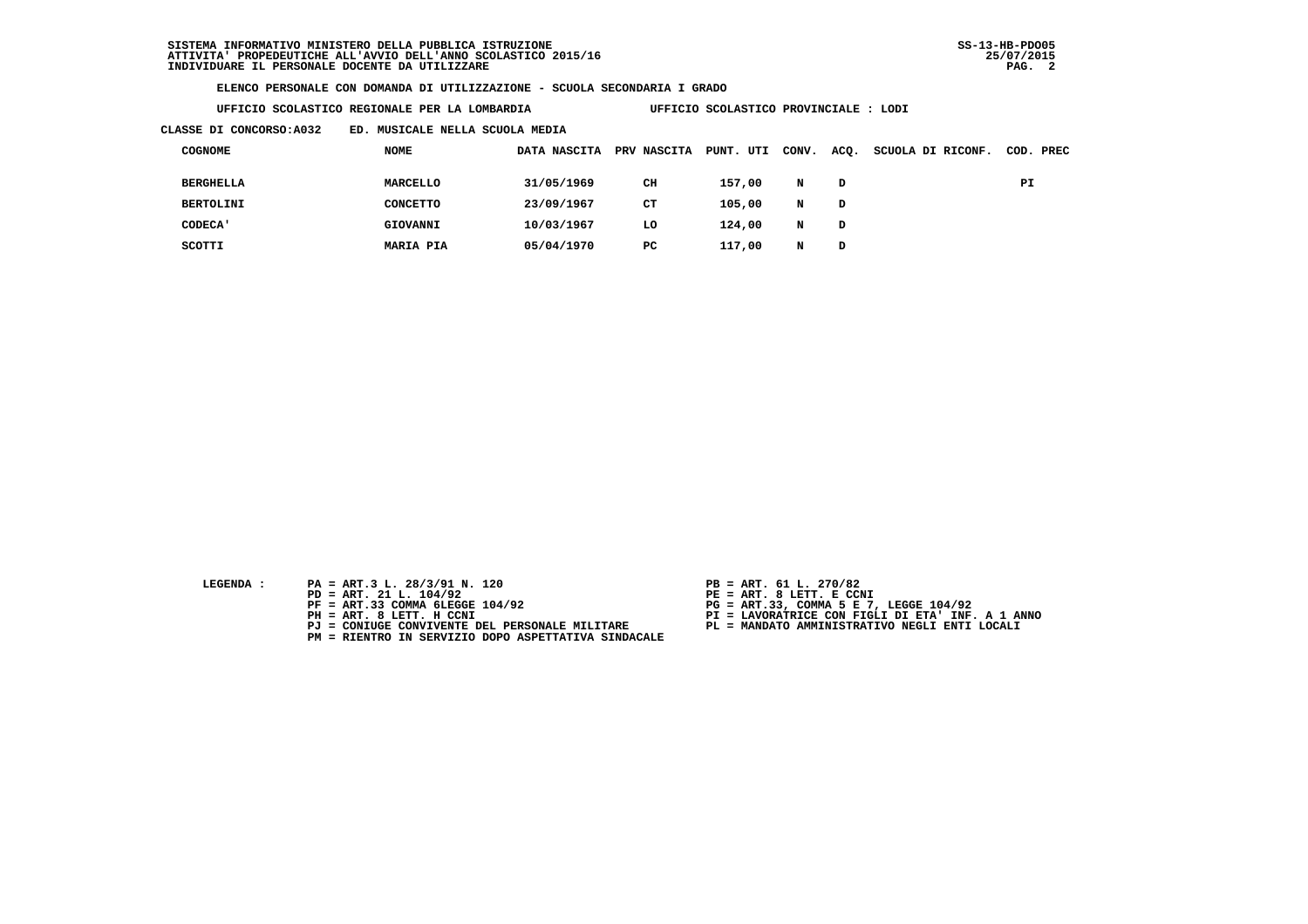**ELENCO PERSONALE CON DOMANDA DI UTILIZZAZIONE - SCUOLA SECONDARIA I GRADO**

 **UFFICIO SCOLASTICO REGIONALE PER LA LOMBARDIA UFFICIO SCOLASTICO PROVINCIALE : LODI**

 **CLASSE DI CONCORSO:A033 ED. TECNICA NELLA SCUOLA MEDIA**

| COGNOME  | <b>NOME</b>   |            |    |        |   | DATA NASCITA PRV NASCITA PUNT. UTI CONV. ACQ. SCUOLA DI RICONF. COD. PREC |  |
|----------|---------------|------------|----|--------|---|---------------------------------------------------------------------------|--|
| GHIZZONI | <b>SIMONE</b> | 04/07/1971 | LO | 100,00 | N |                                                                           |  |
| GROPPI   | MARIABEATRICE | 02/02/1968 | LO | 125,00 | N |                                                                           |  |

- **LEGENDA :** PA = ART.3 L. 28/3/91 N. 120 <br>PD = ART. 21 L. 104/92 <br>PE = ART. 8 LETT. E CCN
- **PD = ART. 21 L. 104/92 PE = ART. 8 LETT. E CCNI**
	-
	-
	-
	- **PM = RIENTRO IN SERVIZIO DOPO ASPETTATIVA SINDACALE**
- 
- 
- 
- **PF = ART.33 COMMA 6LEGGE 104/92 PG = ART.33, COMMA 5 E 7, LEGGE 104/92 PH = ART. 8 LETT. H CCNI PI = LAVORATRICE CON FIGLI DI ETA' INF. A 1 ANNO**
	- **PJ = CONIUGE CONVIVENTE DEL PERSONALE MILITARE PL = MANDATO AMMINISTRATIVO NEGLI ENTI LOCALI**
		-